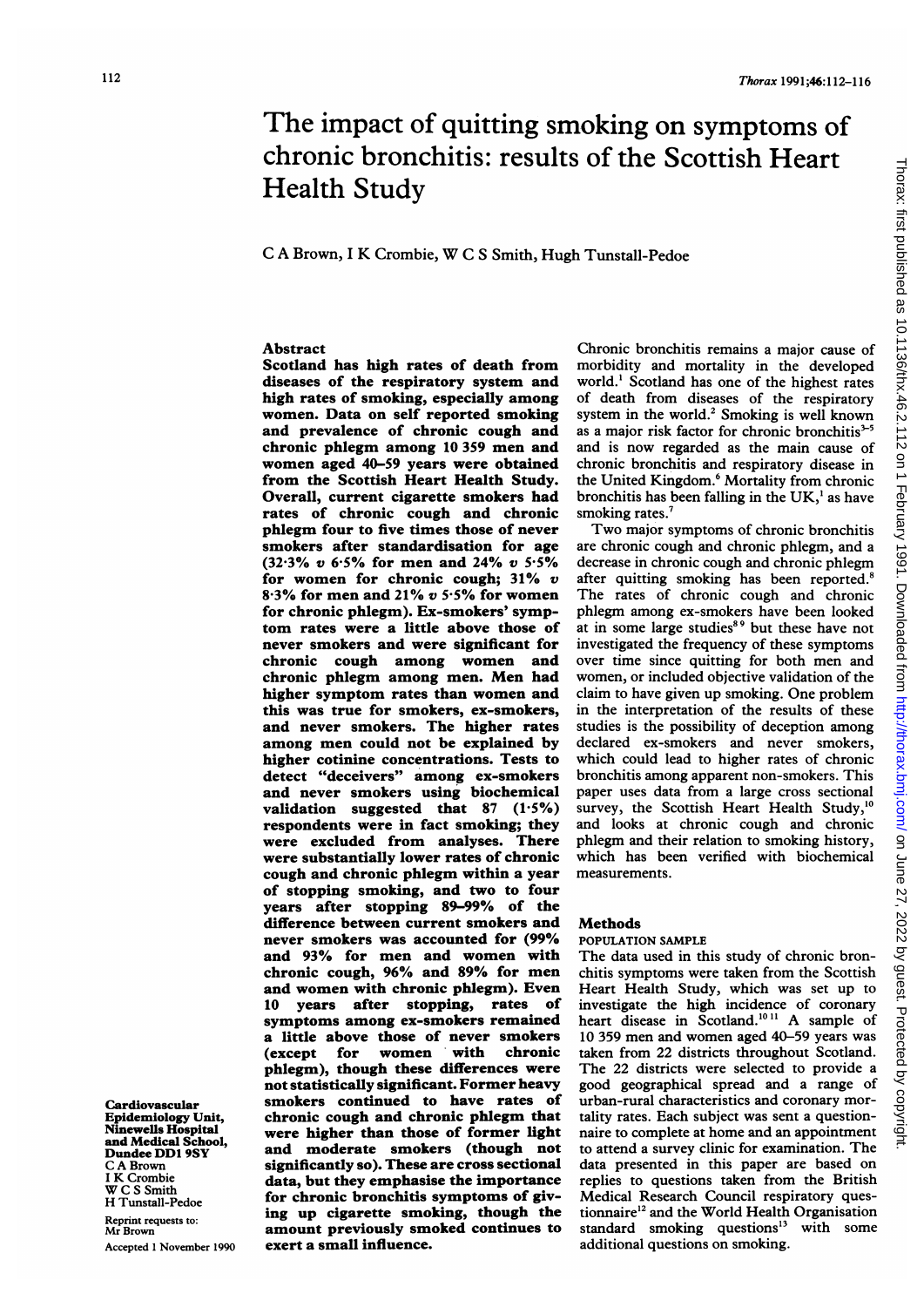#### MEASUREMENTS

 $\mathcal{L}^{\mathcal{L}}$  .

Expired air carbon monoxide was measured and a blood sample was taken for thiocyanate and cotinine estimation. Carbon monoxide was measured with a model 2000 portable carbon monoxide Ecolyser (Analysis Automation Ltd) or an EC50 carbon monoxide monitor (Bedfont Technical Instruments Ltd). A comparison of the two machines showed very similar results.<sup>14</sup> Serum thiocyanate concentration was determined with <sup>a</sup> COBAS Bio analyser and serum cotinine was analysed by gas-liquid chromatography.'5

#### DEFINITION OF TERMS

Chronic bronchitis symptoms are defined as follows. Chronic cough: Cough first thing in the morning and/or at any time during the day or night for as much as three months each year. Chronic phlegm: Bringing up phlegm from the chest first thing in the morning and/or at any time during the day or night for as much as three months each year.

A cigarette smoker is one who describes himself currently as a regular or occasional cigarette smoker and an ex-smoker is someone who was <sup>a</sup> cigarette smoker. The groupings for cigarette consumption among current smokers are by cotinine quartile (nmol/l) as follows: <sup>I</sup> < 171, II 171-01-261, III 261-01-  $357$ , and  $IV > 357$ . The groupings for cigarette consumption/day among ex-smokers are  $\langle 19 \rangle$  and  $\geq 20$ .<sup>9</sup> We refer to these categories as light-moderate and heavy.

A deceiver is <sup>a</sup> declared ex-smoker or never smoker who satisfies at least two of the following criteria: (1) a carbon monoxide concentration above 6 ppm; (2) a blood thiocyanate concentration above  $63.4 \text{ }\mu\text{mol/l}$ ; (3) a blood cotinine concentration above 20-0 nmol/l (M Woodward and H Tunstall-Pedoe, unpublished findings).

#### STATISTICAL METHODS

A  $t$  test was used to test the significance of the differences between group means. A test for differences in proportions examined differences between rates of choronic cough in various groups and rates of chronic phlegm in various

groups. The age standardised 95% confidence limits for the odds ratios were calculated by the Mantel-Haenszel method.'6 The age standardised 95% confidence limits for each category of subjects giving up smoking were calculated.<sup>17</sup>

# Results

#### EFFECTS OF CURRENT SMOKING HABIT

Excluding 1042 cigar and pipe smokers and 70 individuals whose smoking habit was unknown left 9247 subjects in the study. Of these, 38-7% (1602 men and 1974 women) were current cigarette smokers, 25-6% (1301 men and 1062 women) were declared ex-smokers, and 35-8% (1173 men and 2135 women) claimed to have never smoked cigarettes.

Table 1 shows the rates of chronic cough and chronic phlegm by smoking habit. These rates and all other rates presented were age standardised on the basis of the four five year age groups (40-44,45-49,50-54,55-59 years) used in the Scottish Heart Health Study, because there is an age trend among current cigarette smokers, ex-cigarette smokers, never smokers, and deceivers to have higher chronic respiratory rates in the older age groups (50-54, 55-59 years). Eighty seven subjects, 68 declared ex-smokers and 19 declared never smokers, were considered to be deceivers. Among the men deceivers had significantly higher rates of chronic cough ( $p < 0.05$  v exsmokers and never smokers) and chronic phlegm ( $p < 0.01$  v ex-smokers,  $p < 0.001$  v never smokers). Among the women none of the differences was significant. Deceivers were excluded from further analyses. Current cigarette smokers had the highest rates of both chronic cough and chronic phlegm ( $p < 0.001$ ) v ex-smokers and never smokers), those who had never smoked having the lowest rates. The rates for ex-cigarette smokers were a little above those who had never smoked ( $p < 0.05$ ) for chronic cough among women and chronic phlegm among men). In each category the symptom rates among men were higher than those among women.

In the following analyses the results for chronic phlegm are shown. The patterns are

Table 1 Prevalence of chronic respiratory symptoms by age according to smoking among men and women (percentages with numbers of positive subjects in parentheses)

|                  | Men                               |                                 |                                 | Women                  |                                   |                                 |                                 |                           |
|------------------|-----------------------------------|---------------------------------|---------------------------------|------------------------|-----------------------------------|---------------------------------|---------------------------------|---------------------------|
|                  | Current<br>smoker<br>$(n = 1602)$ | $Ex-$<br>smoker<br>$(n = 1301)$ | Never<br>smoker<br>$(n = 1173)$ | Deceiver<br>$(n = 38)$ | Current<br>smoker<br>$(n = 1974)$ | $Ex-$<br>smoker<br>$(n = 1062)$ | Never<br>smoker<br>$(n = 2135)$ | Deceiver<br>$(n = 49)$    |
| Chronic cough    |                                   |                                 |                                 |                        |                                   |                                 |                                 |                           |
| $40 - 44$        | 23.7(90)                          | 5.6(14)                         | 4.0(12)                         | 9.1(1)                 | 23.4(118)                         | 5.2(14)                         | 3.6(18)                         | 6.7(1)                    |
| $45 - 49$        | 33.2(125)                         | 5.3(13)                         | 7.0(19)                         | 25.0(1)                | 23.9(117)                         | 8.4(18)                         | 6.1(30)                         | 0.0(0)                    |
| $50 - 54$        | 32.2(129)                         | 8.3(28)                         | 7.7(25)                         | 18.2(2)                | 25.3(112)                         | 6.3(15)                         | 5.8(34)                         | 0.0(0)                    |
| 55-59            | 39.9(152)                         | 10.2(42)                        | 7.6(18)                         | 41.7(5)                | 25.8(115)                         | 8.4(23)                         | 5.3(26)                         |                           |
| Age standardised | 32.3(496)                         | $7.4$ † (97)                    | $6.6$ † (74)                    | 23.5(9)                | 24.6(462)                         | $7.0*(70)$                      | 5.2(108)                        | $11 \cdot 1(2)$<br>4.4(3) |
| Chronic phlegm   |                                   |                                 |                                 |                        |                                   |                                 |                                 |                           |
| $40 - 44$        | 24.5(94)                          | 10·1(25)                        | 5.0(15)                         | 9.1(1)                 | 19.4(99)                          | 4.5(12)                         |                                 |                           |
| 45-49            | 30.9(116)                         | 8.6(21)                         | 8.5(23)                         | 50.0(2)                | 20.7(101)                         | 7.9(17)                         | 4.8(24)                         | $20 \cdot 0 \cdot (3)$    |
| $50 - 54$        | 31.6(127)                         | 12.8(43)                        | 8.2(27)                         | 27.3(3)                | 21.0(95)                          |                                 | 5.9(29)                         | 0.0(0)                    |
| 55–59            | 36.8(142)                         | 11.4(46)                        | 11.0(26)                        | 58.3(7)                | 25.7(115)                         | 5.5(13)                         | 6.3(36)                         | 0.0(0)                    |
| Age standardised | 31.0(479)                         | $10.8*(135)$ † †                | $8.2$ ††† (91)                  | 36.0(13)               | 21.7(410)                         | 8.7(24)<br>6.6(66)              | 5.0(25)<br>5.5(114)             | $11 \cdot 1(2)$<br>7.9(5) |

The test for differences in proportions is between (1) ex-smokers v never smokers (\*p < 0.05); (2) deceivers v ex-smokers and deceivers v never smokers  $(tp < 0.05, ttp < 0.01, tftp < 0.001).$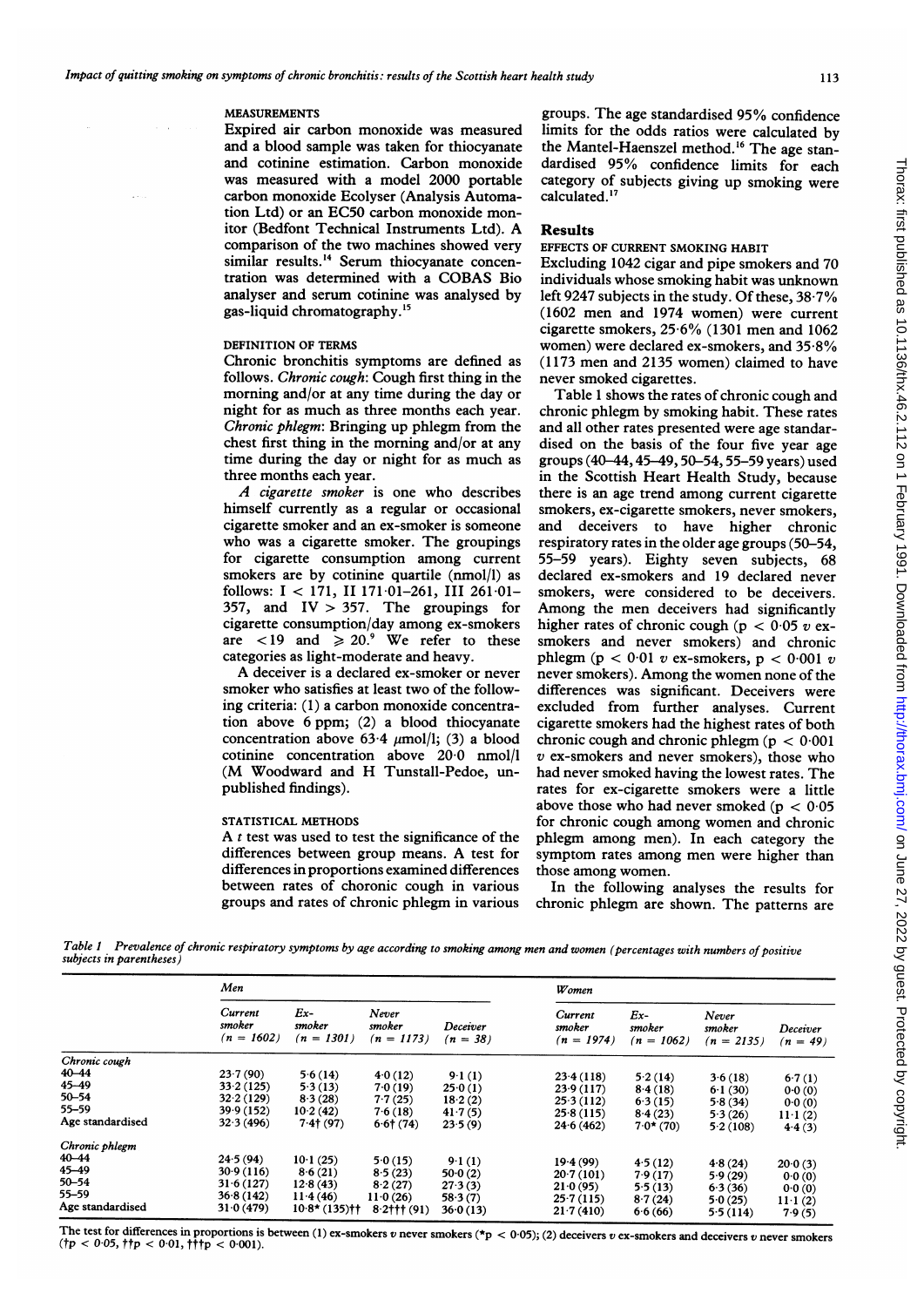Figure 1 Current smokers: age standardised rates of chronic phlegm and mean blood cotinine (cot) concentrations among men and women by cotinine quartile (see under "Methods"). The <sup>t</sup> test comparison is made in each cotinine quartile between male and female cotinine means (number in parentheses) (\*\*\*p < 0 001) and chronic phlegm rates  $(*\star p < 0.01)$ .



similar, though less pronounced, for chronic cough.

# CORRELATIONS WITH SERUM COTININE

A strong dose-response relationship was found between the frequency of reported chronic phlegm and the level of cigarette smoking (as measured by cotinine quartile) among current cigarette smokers (fig 1). Men had higher rates of respiratory symptoms than women at each level of smoking ( $p < 0.01$  for quartiles I and II). The mean values for cotinine in each quartile were very similar for men and women and differed significantly only in the upper quartile, men having the higher mean  $(p < 0.001)$ . Similar results were seen with carbon monoxide and thiocyanate quartiles.

The odds ratios for chronic cough and chronic phlegm in men and women for each cotinine quartile compared with the never smokers are shown in table 2. There is a clear dose-response effect with higher odds ratios in each successive cotinine quartile except for chronic cough among women, where the rate in the upper quartile of chronic cough is lower than that in the third quartile. This doseresponse effect was more pronounced for chronic cough than for chronic phlegm. The odds ratios are similar for men and women in each corresponding quartile for both chronic cough and chronic phlegm.

EFFECTS OF GIVING UP SMOKING Figure 2 shows the decrease in rates of reported chronic phlegm by the length of time since giving up smoking. For comparison, the rates

Table 2 Odds ratios (adjusted for age) for chronic cough and chronic phlegm by cotinine quartile among male and female smokers compared with never smokers

|                       | Chronic cough |                          | Chronic phlegm |                          |  |  |
|-----------------------|---------------|--------------------------|----------------|--------------------------|--|--|
| Cotinine<br>quartile* | Odds<br>ratio | 95% confidence<br>limits | Odds<br>ratio  | 95% confidence<br>limits |  |  |
| Men                   |               |                          |                |                          |  |  |
| 1                     | 3.92          | (3.59, 4.28)             | 3.25           | (3.00, 3.52)             |  |  |
| и                     | 6.24          | (5.83, 6.68)             | 4.80           | (4.52, 5.10)             |  |  |
| ш                     | 6.35          | (5.98, 6.68)             | 5.32           | (5.04, 5.62)             |  |  |
| IV                    | 9.08          | (8.58, 9.60)             | 6.28           | (5.97, 6.62)             |  |  |
| Women                 |               |                          |                |                          |  |  |
| I                     | 3.45          | (3.26, 3.66)             | 2.68           | (2.51, 2.86)             |  |  |
| и                     | 5.06          | (4.80, 5.34)             | 4.38           | (4.16, 4.62)             |  |  |
| ш                     | 8.60          | (8.17, 9.05)             | 6.12           | (5.79, 6.47)             |  |  |
| IV                    | 7.47          | (7.04, 7.92)             | 6.85           | (6.49, 7.24)             |  |  |

\*I:  $\leq$ 171; II: 171·01-261; III: 261·01-357; IV: > 357 (nmol/l).

for chronic phlegm among men and women who were current cigarette smokers are shown. Of the difference in rates between current smokers and never smokers among men and women, 39-6% was accounted for within a year of quitting smoking among men and 60% among women. Two to four years after quitting further reductions of 56-4% (among men) and 29% (among women) in the difference were seen. Even many years after quitting smoking, however, the rate of chronic phlegm production among male ex-smokers was still higher than the rate among never smokers. The rate for female ex-smokers many years after giving up smoking was lower than the rate for never smokers. The rates of chronic cough, for both men and women, are still higher for ex-smokers than for never smokers, even many years after giving up. None of these differences, however, between ex-smokers who had quitted 10 or more years before and never-smokers, nor any of the differences between groups according to length of time since quitting beyond one year, reached significance.

Table 3 looks at the effect of time since giving up on the frequency of chronic bronchitis symptoms by the number of cigarettes excigarette smokers had smoked daily. The daily consumption is split into light-moderate and heavy smokers. Men had tended to smoke more than women. Most men in the lower consumption group had given up more than 10 years ago. Even after 10 years, for both men and women, there was a higher rate of chronic cough and chronic phlegm in the higher consumption group, though this trend was not significant.

#### Discussion

This study confirms the high rates of chronic cough and chronic phlegm associated with cigarette smoking in a country with a high mortality from chronic bronchitis. The study



Figure 2 Age standardised rates (with 95% confidence limit estimates) of chronic phlegm production among male andfemale ex-smokers by length of time since they gave up smoking.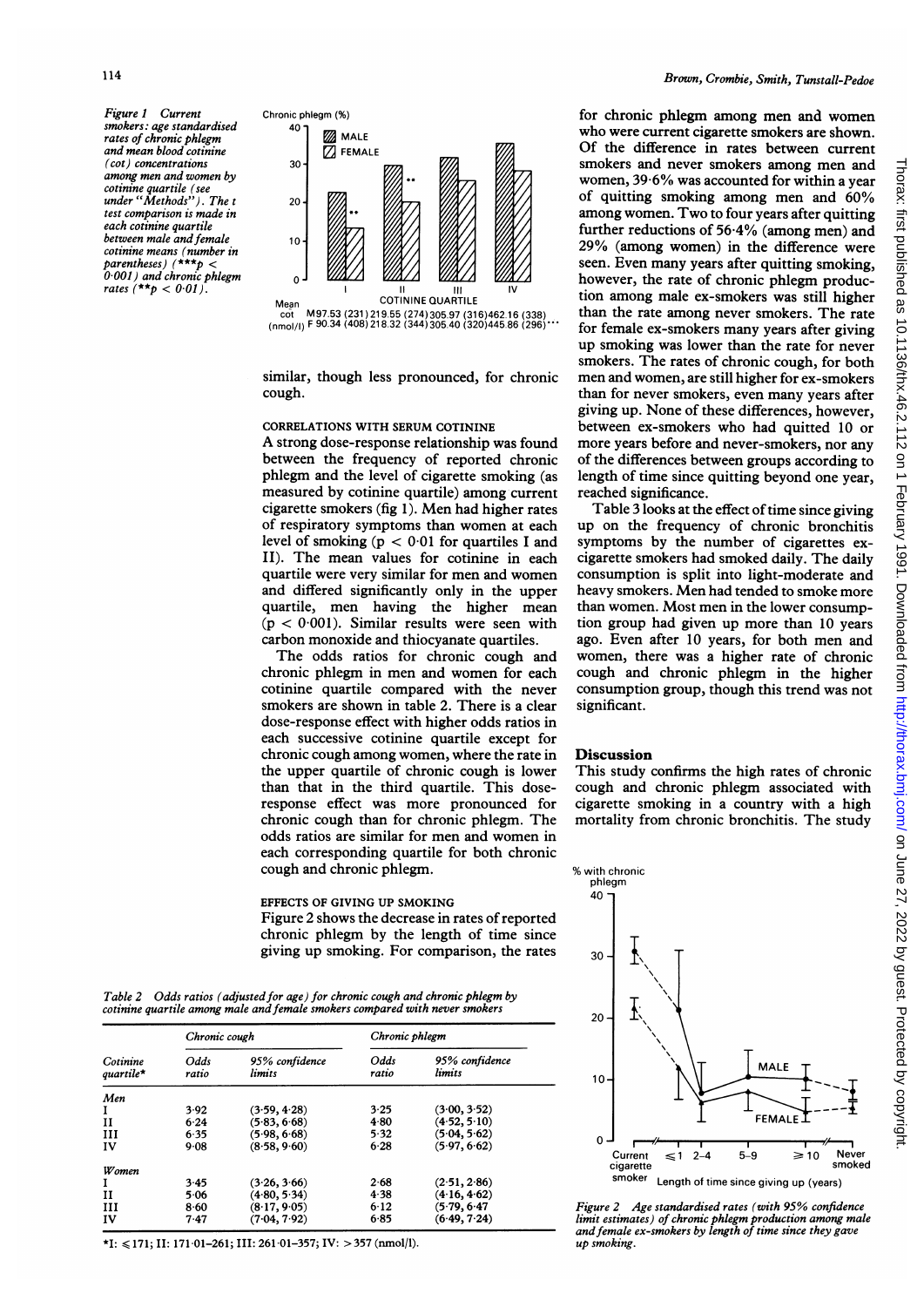|                | Men                     |                  |             |                    |             | Women                   |             |                    |  |
|----------------|-------------------------|------------------|-------------|--------------------|-------------|-------------------------|-------------|--------------------|--|
|                | $\langle 20\rangle$ day |                  |             | $\geqslant$ 20/dav |             | $\langle 20\rangle$ day |             | $\geqslant$ 20/day |  |
|                | 10v                     | $\geqslant$ 10 y | 10v         | $\geqslant$ 10 y   | 10v         | $\geqslant$ 10 y        | 10v         | $\geq 10y$         |  |
|                | since                   | since            | since       | since              | since       | since                   | since       | since              |  |
|                | quitting                | quitting         | quitting    | quitting           | quitting    | quitting                | quitting    | quitting           |  |
|                | $(n = 130)$             | $(n = 274)$      | $(n = 410)$ | $(n = 442)$        | $(n = 250)$ | $(n = 350)$             | $(n = 224)$ | $(n = 136)$        |  |
| Chronic cough  | 4.1(6)                  | 5.7(19)          | $9.5*(39)$  | 8.0(37)            | 7.7(18)     | 5.9(20)                 | 8.1(18)     | 7.2(9)             |  |
| Chronic phlegm | 8.3(11)                 | 9.2(25)          | 13.3(54)    | 11.9(53)           | 8.4(20)     | 4.4(16)                 | 8.7(19)     | 5.1(7)             |  |

Table 3 Chronic bronchitis symptoms in ex-smokers according to time since quitting and previous cigarette consumption (percentages with numbers of subjects in parentheses; rates standardised for age)

The test for differences between proportions is between (1) < 20/day  $v \ge 20$ /day (\*p < 0.05); (2) < 10 years since quitting  $v \ge 10$  years since quitting (no differences significant).

 $\ddot{\phantom{0}}$ 

also shows the rapidity with which these symptoms of chronic bronchitis disappear after cessation of smoking and the much lower rates among ex-smokers than among current smokers.

The accuracy of self reporting of respiratory symptoms may be <sup>a</sup> cause of concern. The Medical Research Council respiratory questionnaire is a widely used and reliable method for ascertaining respiratory symptoms $18 19$  and the replies to the questions on phlegm have been shown to relate well to the phlegm expectorated.<sup>20</sup> "Deceivers," who might have been occasional smokers, were removed, so this study excludes subjects who might have biased the results.

This study confirms the observation that giving up smoking has a major effect on the frequency of chronic bronchitis symptoms, even one year after quitting. The finding that the rates (except for that of chronic phlegm production among women) never quite reach those of the never smokers is confirmed by Beck et  $al$ ,<sup>3</sup> who in a six year follow up found levels of usual cough and phlegm still above those of the never smokers, though the rates for men were quite close. Hammond, $21$  in a study of cough among men only, found the rates to be the same for ex-smokers as for never smokers after four years.

The number of cigarettes previously smoked daily by ex-smokers continues to exert an influence on the frequency of chronic bronchitis symptoms. This is more strongly related to chronic phlegm in our study. The effect is strongest in the first year, but even after many years those who were heavier smokers have higher rates. Hammond<sup>21</sup> looked at this effect on cough and found little difference between lightmedium and heavy smokers, except among those who had given up in the last year, where heavier smokers had higher rates of cough. His findings were for simple cough and not chronic cough as in our study, and were only for men. The sales weighted tar yield of all brands of manufactured cigarettes smoked has more than halved in the past 30 years.<sup>22</sup> Possibly those subjects who smoked high tar cigarettes have high rates of chronic cough and chronic phlegm, even long after quitting smoking.

The study confirms that men have higher frequencies of chronic bronchitis symptoms than women<sup>523</sup> (in some studies, however, this

has been true only for chronic phlegm).<sup>39</sup> Women multiplied their rate of symptoms through smoking at a rate similar to that of men, but their baseline prevalence rate was lower. Our findings show that for cigarette smokers the cotinine means in each cigarette dose category (cotinine quartile) are similar for men and women except in the upper quartile. This finding that men with cotinine concentrations similar to those ofwomen still have higher rates of chronic cough and chronic phlegm indicates that another factor among men may control their higher rates. The strong doseresponse relationship among current smokers with higher rates of chronic cough and chronic phlegm among the heavier smokers in our study is in accordance with the findings of other studies.9 <sup>21</sup> 23-26

The frequency of chronic bronchitis symptoms for current cigarette smokers in this study are four to five times those of never smokers. This is similar to previous findings that rates for cigarette smokers were three to five times those of never smokers.<sup>921 23 24 26</sup> The rates of chronic cough and chronic phlegm among ex-smokers are normally between those of never smokers and of current smokers; but in the case of men in the study by Higgins et  $al^{23}$  and groups in the study of Friedman et  $a^{r}$  the rates are lower than those of the never smokers. In our study and most others<sup>5 21 24 25</sup> the rates for ex-smokers are closer to those of the never smokers, but occasionally they are closer to those of the current smokers.<sup>27</sup> A cohort study would have been able to verify whether the apparent effect of giving up smoking on the rates is genuine, or whether those who gave up had been different in their smoking habits from those who continued to smoke.

In conclusion, even one year after quitting smoking the rates of chronic cough and chronic phlegm are below those of most cigarette smokers. Even after 10 years, however, the rates are still above those of never smokers except for women with chronic phlegm, though these differences at this time are not significant. Those who had smoked heavily have higher rates even after some years than those who had been light or moderate smokers, though the trend is not significant. This study has confirmed that giving up smoking appears to reduce the frequency of chronic bronchitis symptoms very substantially and quickly.